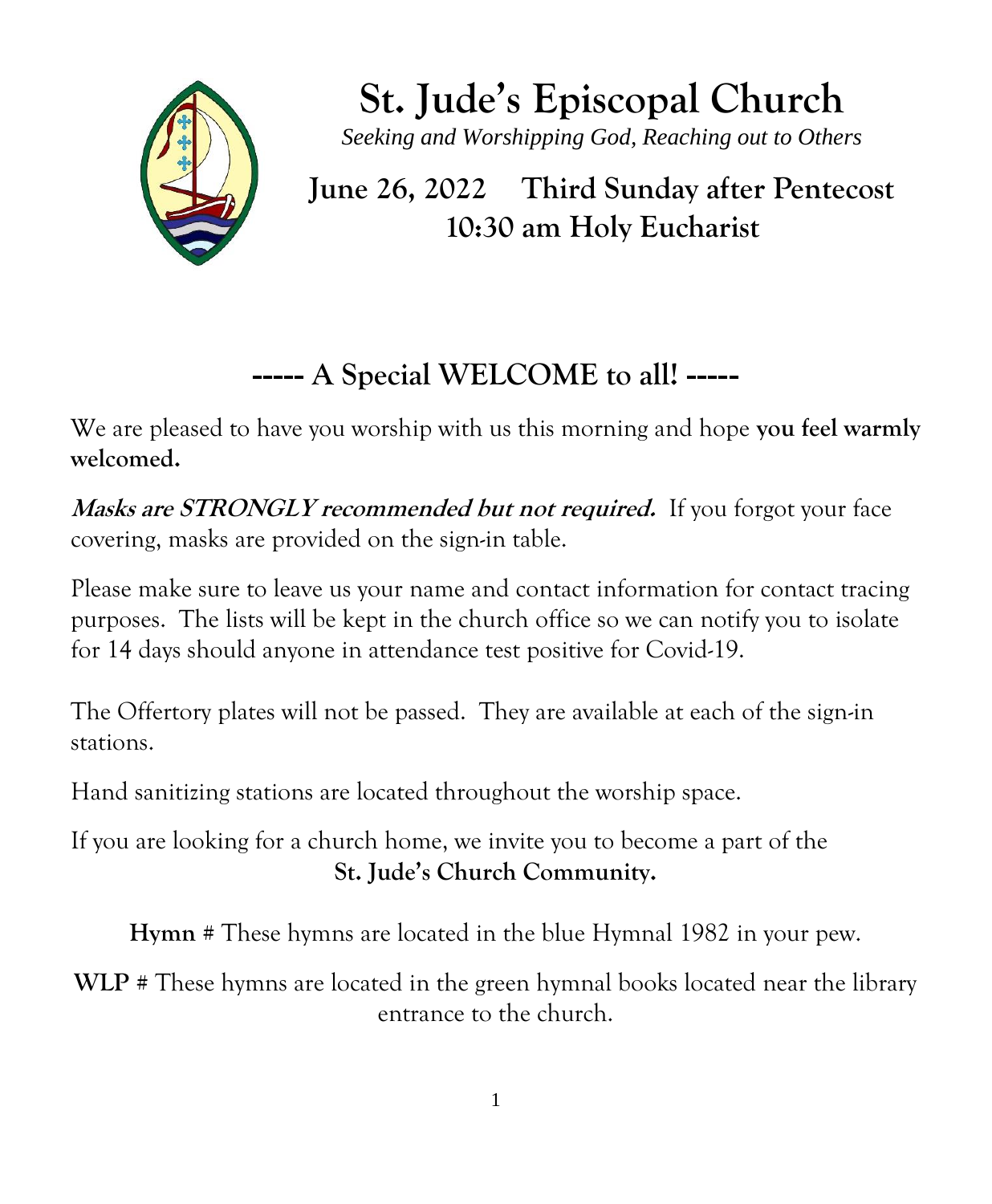## **The Gathering of the Community**

| Prelude |          | Two Spirituals, Held                                                                                                                                                                                                                                                                     |
|---------|----------|------------------------------------------------------------------------------------------------------------------------------------------------------------------------------------------------------------------------------------------------------------------------------------------|
|         |          | The Church's one foundation<br><b>Opening Hymn</b> #525 Please stand                                                                                                                                                                                                                     |
|         |          | Open Acclamation & Collect ___________________                                                                                                                                                                                                                                           |
|         | Presider | Alleluia. Christ is risen.                                                                                                                                                                                                                                                               |
|         | People   | The Lord is risen indeed. Alleluia.                                                                                                                                                                                                                                                      |
|         | Presider | Almighty God, to you all hearts are open, all desires known,<br>and from you no secrets are hid: Cleanse the thoughts of our<br>hearts by the inspiration of your Holy Spirit, that we may<br>perfectly love you, and worthily magnify your holy Name;<br>through Jesus Christ our Lord. |
|         | All      | Amen.                                                                                                                                                                                                                                                                                    |

**Song of Praise** *Please join in singing* **\_\_\_\_\_\_\_\_\_\_\_\_\_\_\_\_\_\_\_\_\_\_\_\_\_\_\_\_\_\_\_\_\_\_\_\_**

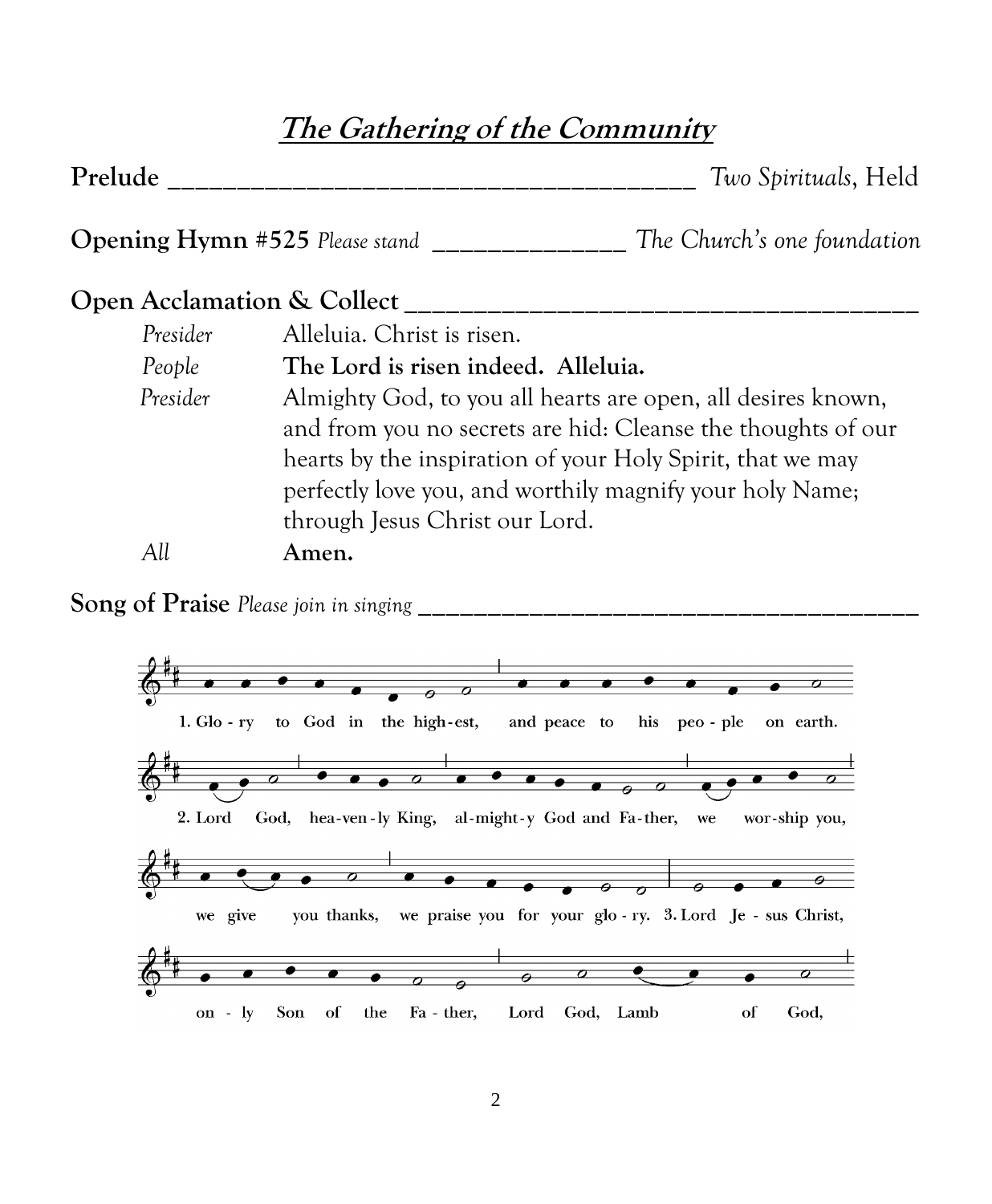

#### **Collect of the Day \_\_\_\_\_\_\_\_\_\_\_\_\_\_\_\_\_\_\_\_\_\_\_\_\_\_\_\_\_\_\_\_\_\_\_\_\_\_\_\_\_\_\_\_\_\_**

| Presider | The Lord be with you.                                          |
|----------|----------------------------------------------------------------|
| People   | And also with you.                                             |
| Presider | Let us pray.                                                   |
| All      | Almighty God, you have built your Church upon the              |
|          | foundation of the apostles and prophets, Jesus Christ himself  |
|          | being the chief cornerstone: Grant us so to be joined together |
|          | in unity of spirit by their teaching, that we may be made a    |
|          | holy temple acceptable to you; through Jesus Christ our        |
|          | Lord, who lives and reigns with you and the Holy Spirit, one   |
|          | God, for ever and ever. Amen.                                  |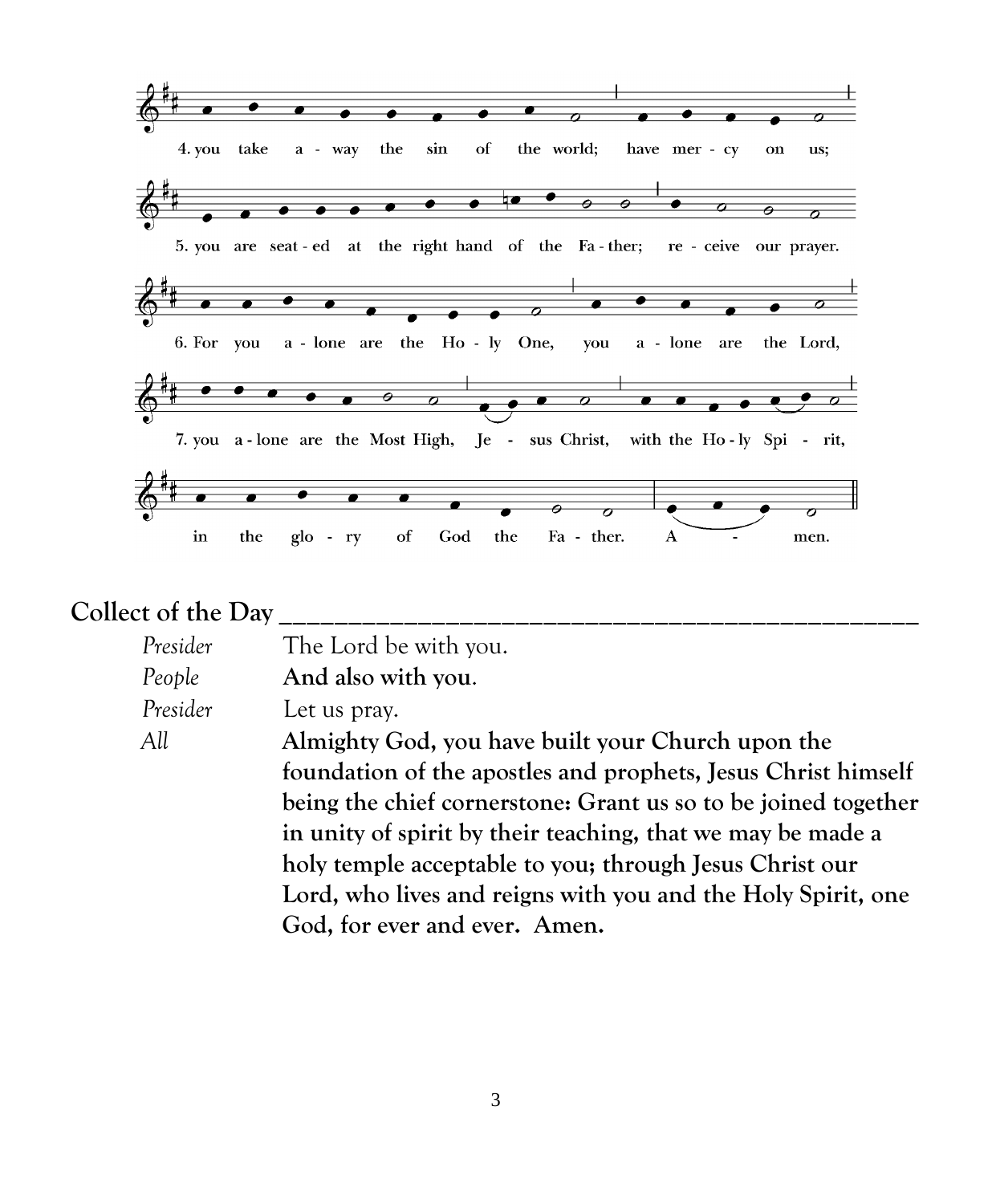## **The Proclamation of the Word**

**The First Reading** *Please be seated* **\_\_\_\_\_\_\_\_\_\_\_\_\_\_\_\_\_\_\_\_\_\_ 2** *Kings 2:1-2, 6-14*

*Reader* A Reading from the Second Book of Kings.

When the Lord was about to take Elijah up to heaven by a whirlwind, Elijah and Elisha were on their way from Gilgal. Elijah said to Elisha, "Stay here; for the Lord has sent me as far as Bethel." But Elisha said, "As the Lord lives, and as you yourself live, I will not leave you." So they went down to Bethel.

Then Elijah said to him, "Stay here; for the Lord has sent me to the Jordan." But he said, "As the Lord lives, and as you yourself live, I will not leave you." So the two of them went on. Fifty men of the company of prophets also went, and stood at some distance from them, as they both were standing by the Jordan. Then Elijah took his mantle and rolled it up, and struck the water; the water was parted to the one side and to the other, until the two of them crossed on dry ground.

When they had crossed, Elijah said to Elisha, "Tell me what I may do for you, before I am taken from you." Elisha said, "Please let me inherit a double share of your spirit." He responded, "You have asked a hard thing; yet, if you see me as I am being taken from you, it will be granted you; if not, it will not." As they continued walking and talking, a chariot of fire and horses of fire separated the two of them, and Elijah ascended in a whirlwind into heaven. Elisha kept watching and crying out, "Father, father! The chariots of Israel and its horsemen!" But when he could no longer see him, he grasped his own clothes and tore them in two pieces.

He picked up the mantle of Elijah that had fallen from him, and went back and stood on the bank of the Jordan. He took the mantle of Elijah that had fallen from him, and struck the water, saying, "Where is the Lord, the God of Elijah?" When he had struck the water, the water was parted to the one side and to the other, and Elisha went over.

| Reader | The Word of the Lord. |
|--------|-----------------------|
| People | Thanks be to God.     |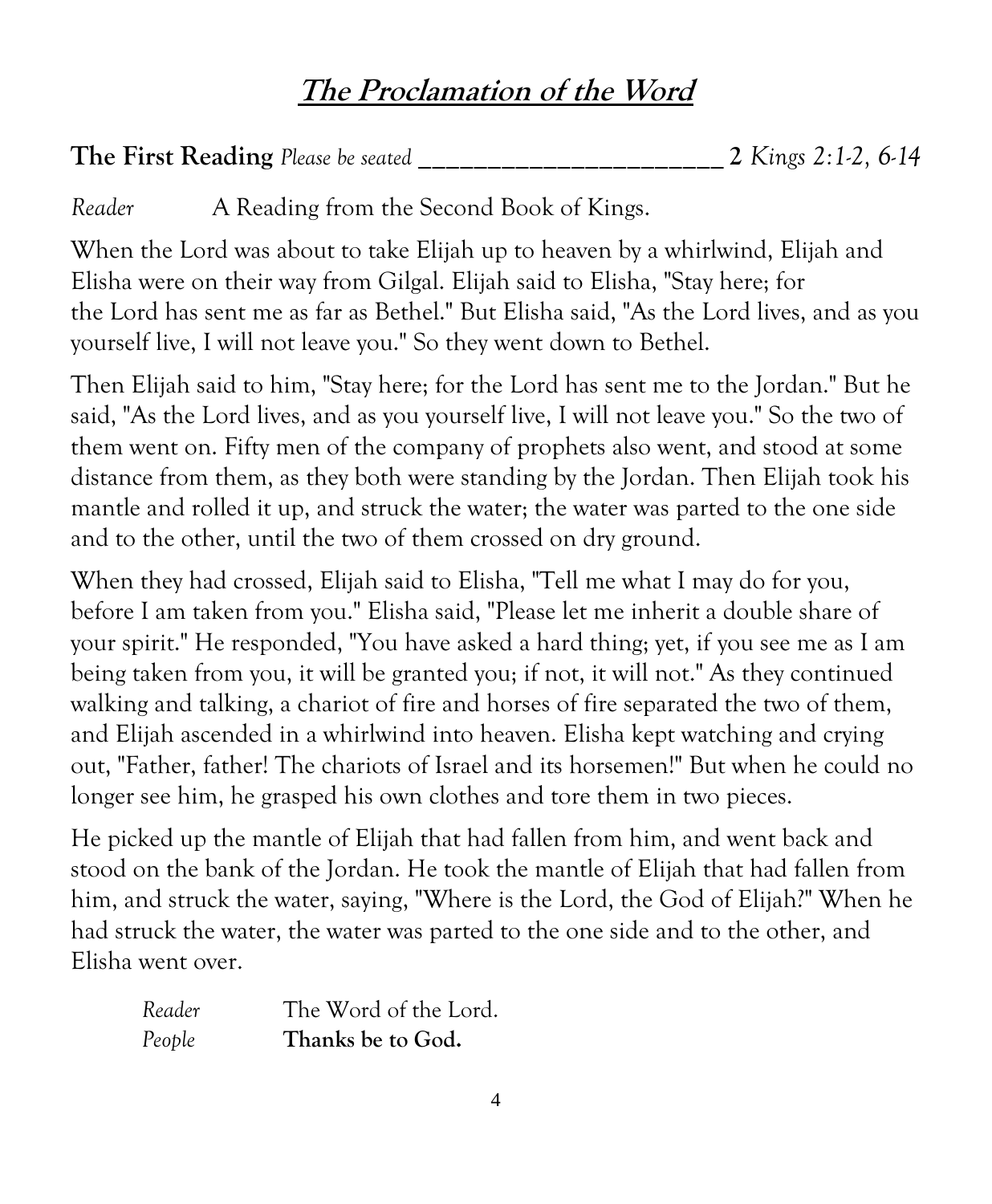- 1 I will cry aloud to God; \* I will cry aloud, and he will hear me.
- 2 In the day of my trouble I sought the Lord; \* my hands were stretched out by night and did not tire; I refused to be comforted.
- 11 I will remember the works of the Lord, \* and call to mind your wonders of old time.
- 12 I will meditate on all your acts \* and ponder your mighty deeds.
- 13 Your way, O God, is holy; \* who is so great a god as our God?
- 14 You are the God who works wonders \* and have declared your power among the peoples.
- 15 By your strength you have redeemed your people, \* the children of Jacob and Joseph.
- 16 The waters saw you, O God; the waters saw you and trembled; \* the very depths were shaken.
- 17 The clouds poured out water; the skies thundered; \* your arrows flashed to and fro;
- 18 The sound of your thunder was in the whirlwind; your lightnings lit up the world; \* the earth trembled and shook.
- 19 Your way was in the sea, and your paths in the great waters, \* yet your footsteps were not seen.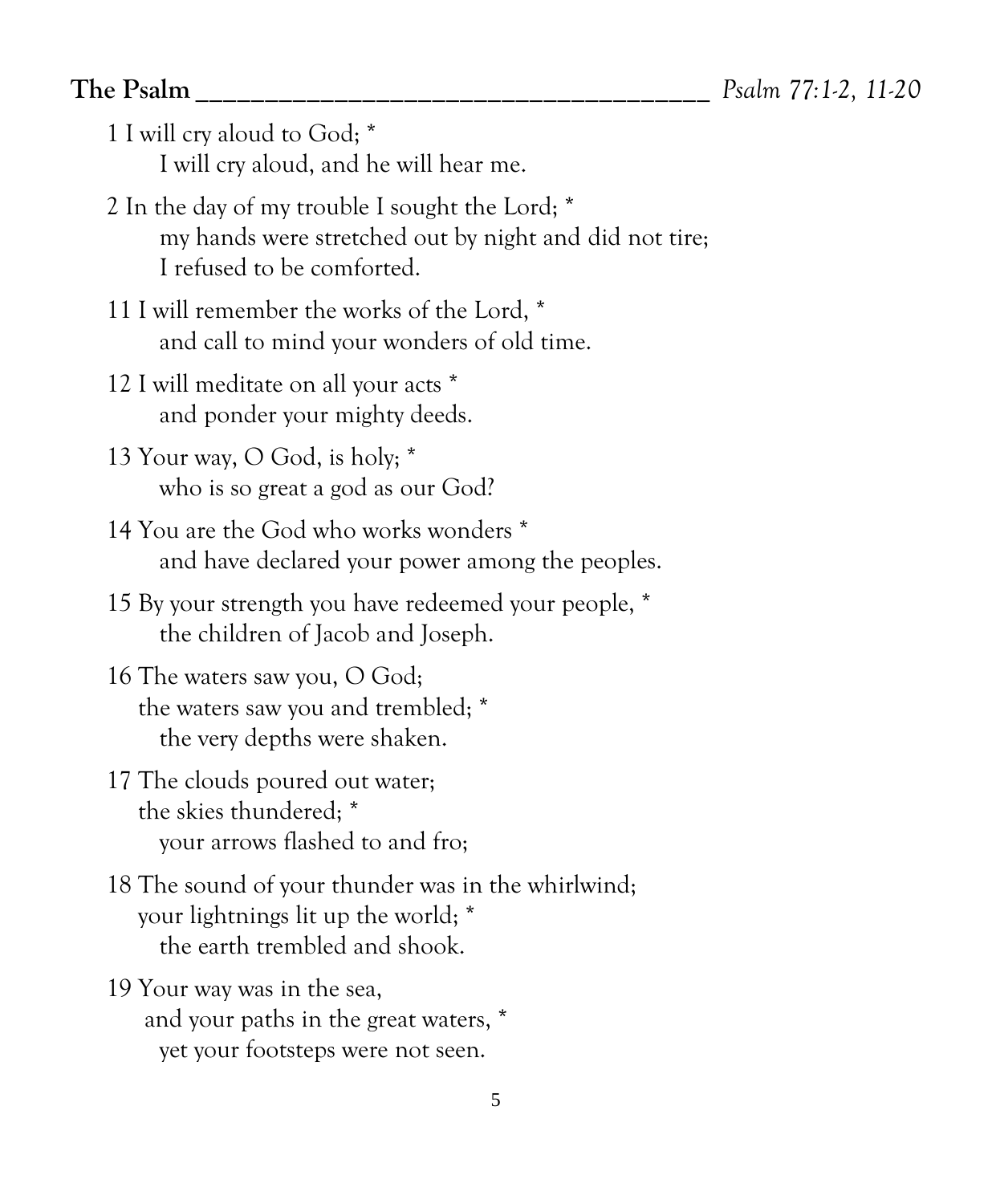20 You led your people like a flock \* by the hand of Moses and Aaron.

**The Second Reading** *Please be seated* **\_\_\_\_\_\_\_\_\_\_\_\_\_\_\_\_\_\_\_***Galatians 5:1, 13-25*

*Reader* A Reading from Paul's Letter to the Galatians.

For freedom Christ has set us free. Stand firm, therefore, and do not submit again to a yoke of slavery.

For you were called to freedom, brothers and sisters; only do not use your freedom as an opportunity for self-indulgence, but through love become slaves to one another. For the whole law is summed up in a single commandment, "You shall love your neighbor as yourself." If, however, you bite and devour one another, take care that you are not consumed by one another.

Live by the Spirit, I say, and do not gratify the desires of the flesh. For what the flesh desires is opposed to the Spirit, and what the Spirit desires is opposed to the flesh; for these are opposed to each other, to prevent you from doing what you want. But if you are led by the Spirit, you are not subject to the law. Now the works of the flesh are obvious: fornication, impurity, licentiousness, idolatry, sorcery, enmities, strife, jealousy, anger, quarrels, dissensions, factions, envy, drunkenness, carousing, and things like these. I am warning you, as I warned you before: those who do such things will not inherit the kingdom of God.

By contrast, the fruit of the Spirit is love, joy, peace, patience, kindness, generosity, faithfulness, gentleness, and self-control. There is no law against such things. And those who belong to Christ Jesus have crucified the flesh with its passions and desires. If we live by the Spirit, let us also be guided by the Spirit.

| Reader | The Word of the Lord. |
|--------|-----------------------|
| People | Thanks be to God.     |

**Sequence Hymn #513** *Please stand \_\_\_\_\_\_\_\_\_\_\_\_\_Like the murmur of the dove's song*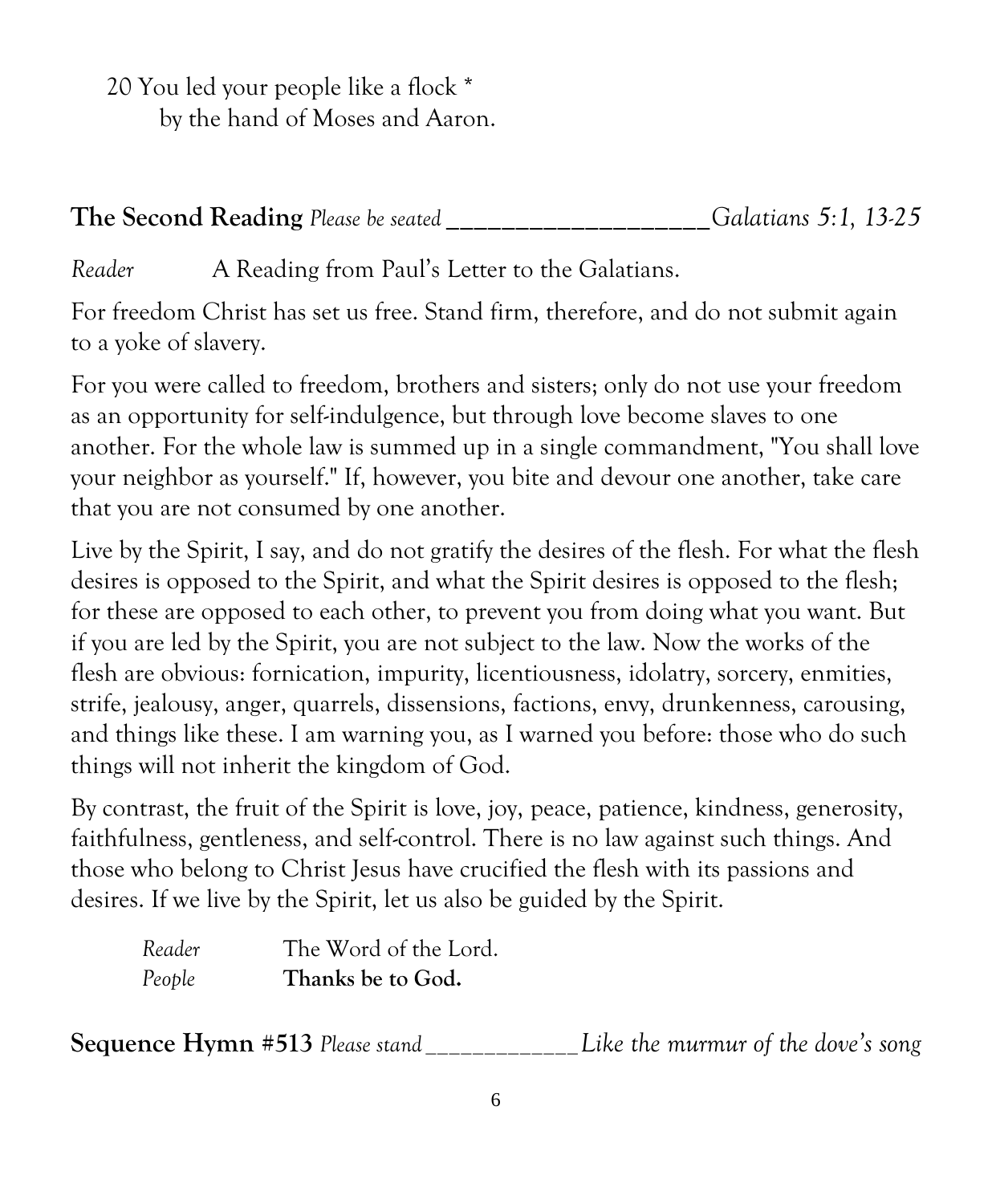| The Gospel Reading Please stand |  | Luke 9:51-62 |  |  |  |
|---------------------------------|--|--------------|--|--|--|
|---------------------------------|--|--------------|--|--|--|

*Reader* The Holy Gospel of our Lord Jesus Christ, according to Luke. *People* **Glory to you, Lord Christ.**

When the days drew near for Jesus to be taken up, he set his face to go to Jerusalem. And he sent messengers ahead of him. On their way they entered a village of the Samaritans to make ready for him; but they did not receive him, because his face was set toward Jerusalem. When his disciples James and John saw it, they said, "Lord, do you want us to command fire to come down from heaven and consume them?" But he turned and rebuked them. Then they went on to another village.

As they were going along the road, someone said to him, "I will follow you wherever you go." And Jesus said to him, "Foxes have holes, and birds of the air have nests; but the Son of Man has nowhere to lay his head." To another he said, "Follow me." But he said, "Lord, first let me go and bury my father." But Jesus said to him, "Let the dead bury their own dead; but as for you, go and proclaim the kingdom of God." Another said, "I will follow you, Lord; but let me first say farewell to those at my home." Jesus said to him, "No one who puts a hand to the plow and looks back is fit for the kingdom of God."

| Reader | The Gospel of the Lord.     |
|--------|-----------------------------|
| People | Praise to you, Lord Christ. |

**The Sermon** Please be seated **and The Rev. Judy Marinco** 

**The Nicene Creed** *Please stand* **\_\_\_\_\_\_\_\_\_\_\_\_\_\_\_\_\_\_\_\_\_\_\_\_\_\_\_\_\_\_\_\_\_\_\_\_\_\_**

**We believe in one God, the Father, the Almighty, maker of heaven and earth, of all that is, seen and unseen.**

**We believe in one Lord, Jesus Christ,**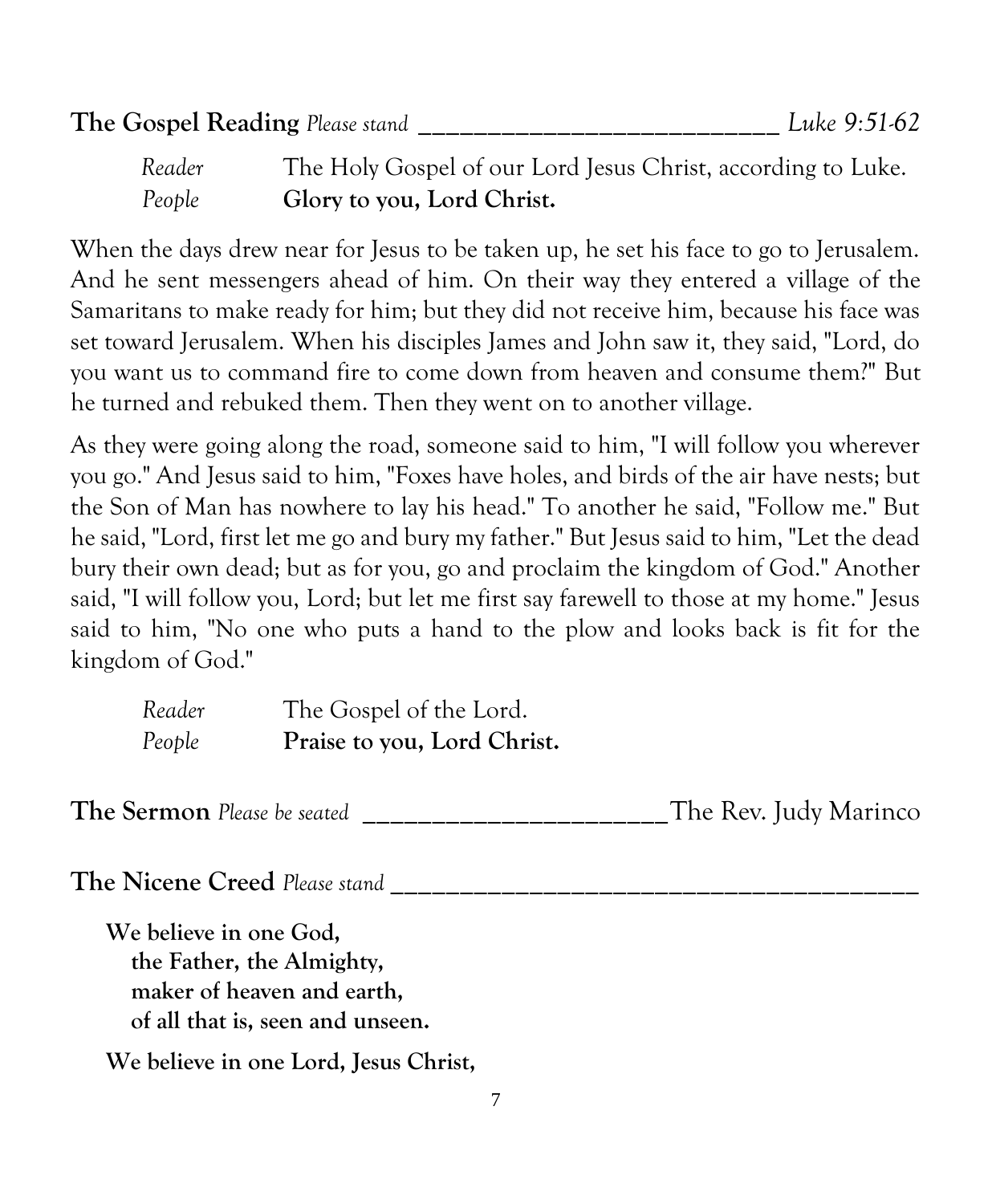**the only Son of God, eternally begotten of the Father, God from God, Light from Light, true God from true God, begotten, not made, of one Being with the Father. Through him all things were made. For us and for our salvation he came down from heaven: by the power of the Holy Spirit he became incarnate from the Virgin Mary, and was made man. For our sake he was crucified under Pontius Pilate; he suffered death and was buried. On the third day he rose again in accordance with the Scriptures; he ascended into heaven and is seated at the right hand of the Father. We believe in the Holy Spirit, the Lord, the giver of life, who proceeds from the Father and the Son. With the Father and the Son he is worshiped and glorified. He has spoken through the Prophets. We believe in one holy catholic and apostolic Church. We acknowledge one baptism for the forgiveness of sins. We look for the resurrection of the dead, and the life of the world to come. Amen.**

#### **Prayers of the People** Please stand or kneel

*Intercessor* Let us pray.

If we live by the Spirit, brothers and sisters, let us also be guided by the Spirit. And, guided by the Spirit, let us lift our prayers to the Lord, saying, "We cry aloud to you; **O God, hear us."**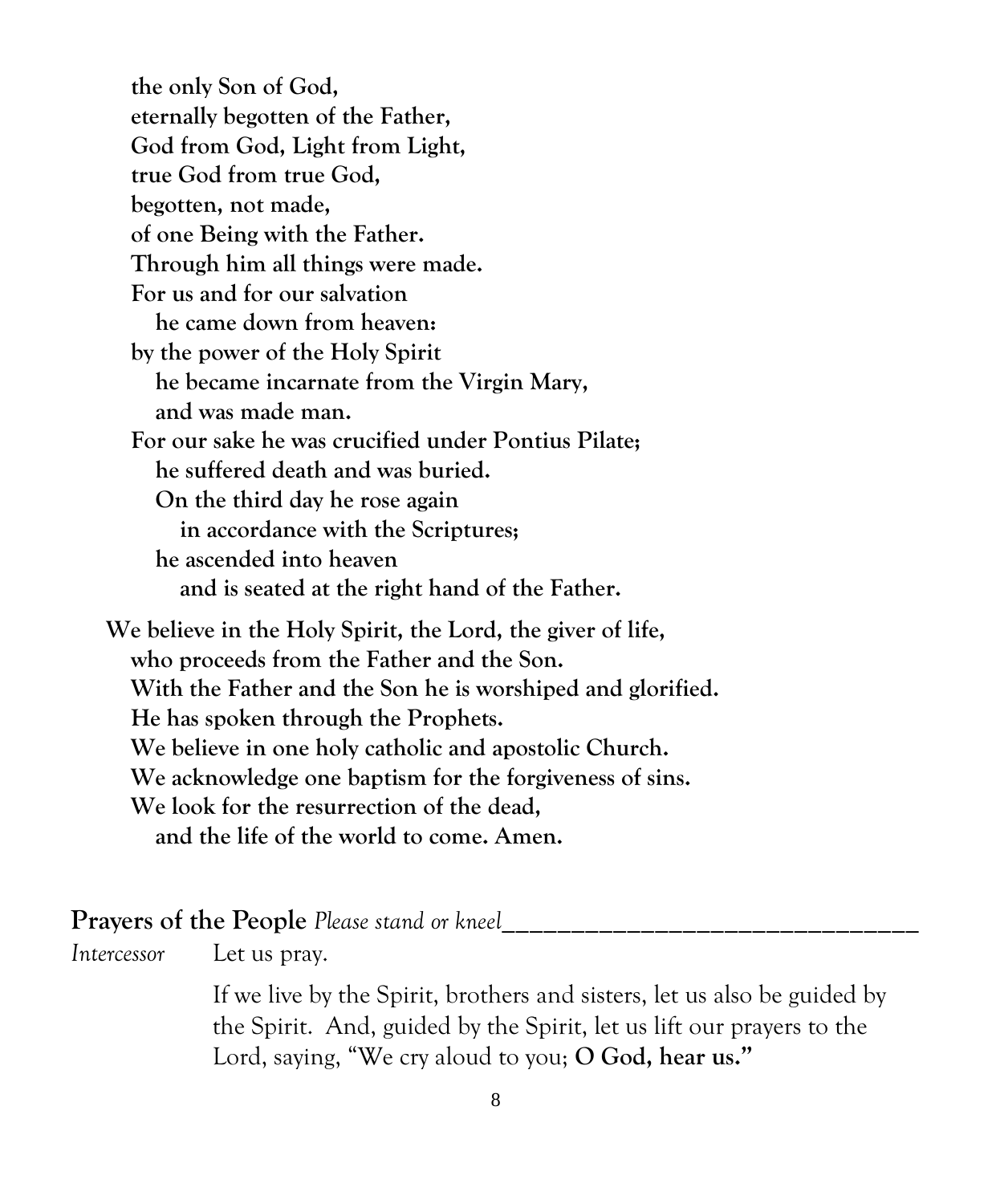|             | We give you thanks, O God, that for freedom Christ has set us free.<br>Though at times it challenges our patience, we also give you thanks<br>for the freedom, through love, to become servants of one another.<br>Silence.              |
|-------------|------------------------------------------------------------------------------------------------------------------------------------------------------------------------------------------------------------------------------------------|
|             | We cry aloud to you;                                                                                                                                                                                                                     |
| People      | O God, hear us.                                                                                                                                                                                                                          |
| Intercessor | Gracious God, give us the will and the strength to prepare the way for<br>your Kingdom to come. May love heal our factions and peace<br>overcome strife.<br>Silence                                                                      |
|             | We cry aloud to you;                                                                                                                                                                                                                     |
| People      | O God, hear us.                                                                                                                                                                                                                          |
| Intercessor | Your paths are in the great waters, mighty Redeemer. We thank you<br>that by the waters of baptism you have made us members of your<br>household.<br>Please add your thanksgivings.<br>Silence                                           |
|             | We cry aloud to you;                                                                                                                                                                                                                     |
| People      | O God, hear us.                                                                                                                                                                                                                          |
| Intercessor | Lord Jesus, you rebuked your disciples James and John when they<br>desired the destruction of others. Instill in us gentleness and self-<br>control that we might learn to love even those with whom we strongly<br>disagree.<br>Silence |
|             | We cry aloud to you;                                                                                                                                                                                                                     |
| People      | O God, hear us.                                                                                                                                                                                                                          |
| Intercessor | You are the God who works wonders. We offer to you our sincere                                                                                                                                                                           |

9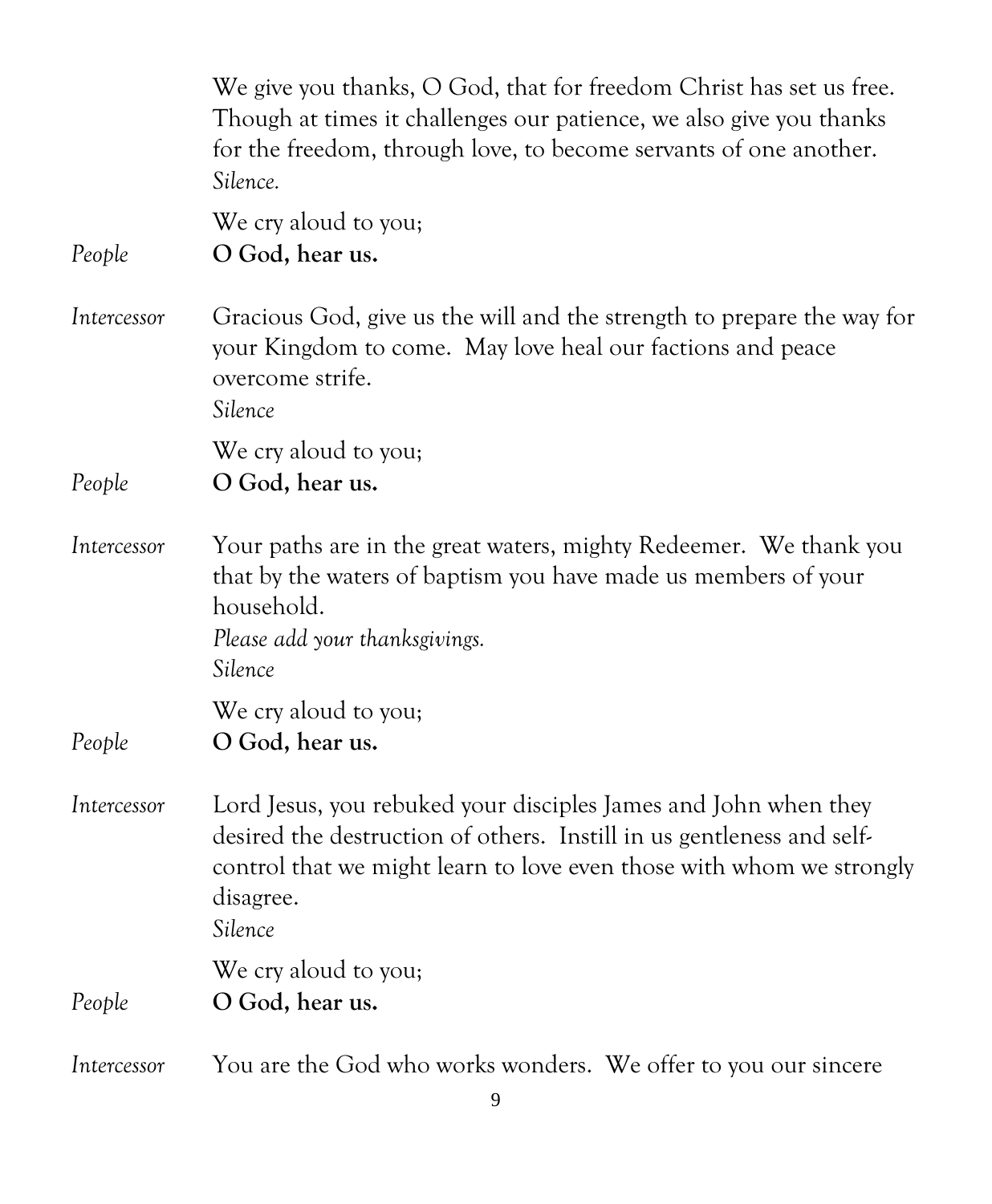|             | prayers for our hurting loved ones. Work wonders in their hearts and<br>lives, we pray.<br>Please may add your own petitions.<br>Silence                                                                                                                                              |
|-------------|---------------------------------------------------------------------------------------------------------------------------------------------------------------------------------------------------------------------------------------------------------------------------------------|
| People      | We cry aloud to you;<br>O God, hear us.                                                                                                                                                                                                                                               |
|             |                                                                                                                                                                                                                                                                                       |
| Intercessor | By your strength, O God, you redeem your people. Lead us by your<br>Spirit and make us fit for your heavenly Kingdom.<br>Silence                                                                                                                                                      |
| People      | We cry aloud to you;<br>O God, hear us.                                                                                                                                                                                                                                               |
| Intercessor | Almighty God, look graciously on the people of St. Jude's Episcopal<br>Church. Be with us and lead us as we seek a priest for our church.                                                                                                                                             |
|             | We ask your direction and guidance for those who shall choose our<br>new spiritual leader that we may receive a faithful pastor who will care<br>for your people and equip us for our ministries.                                                                                     |
|             | Grant us perception, faithfulness, and joy, so that we may hear your<br>voice in all our deliberations. Grant us also the desire and the ability<br>to truly hear each other and those who have entrusted us with<br>this process. Give us courage to respond and act as you lead us. |
|             | We pray this through Jesus Christ our Lord.                                                                                                                                                                                                                                           |
| Presider    | God of light and life, strip us of selfishness and the loneliness it<br>brings. Help us to accept the gift of mutual love, with its shared<br>pleasures and pain. Tear down all our fences that we can run to you<br>as one family, one people, through Christ our Lord. Amen.        |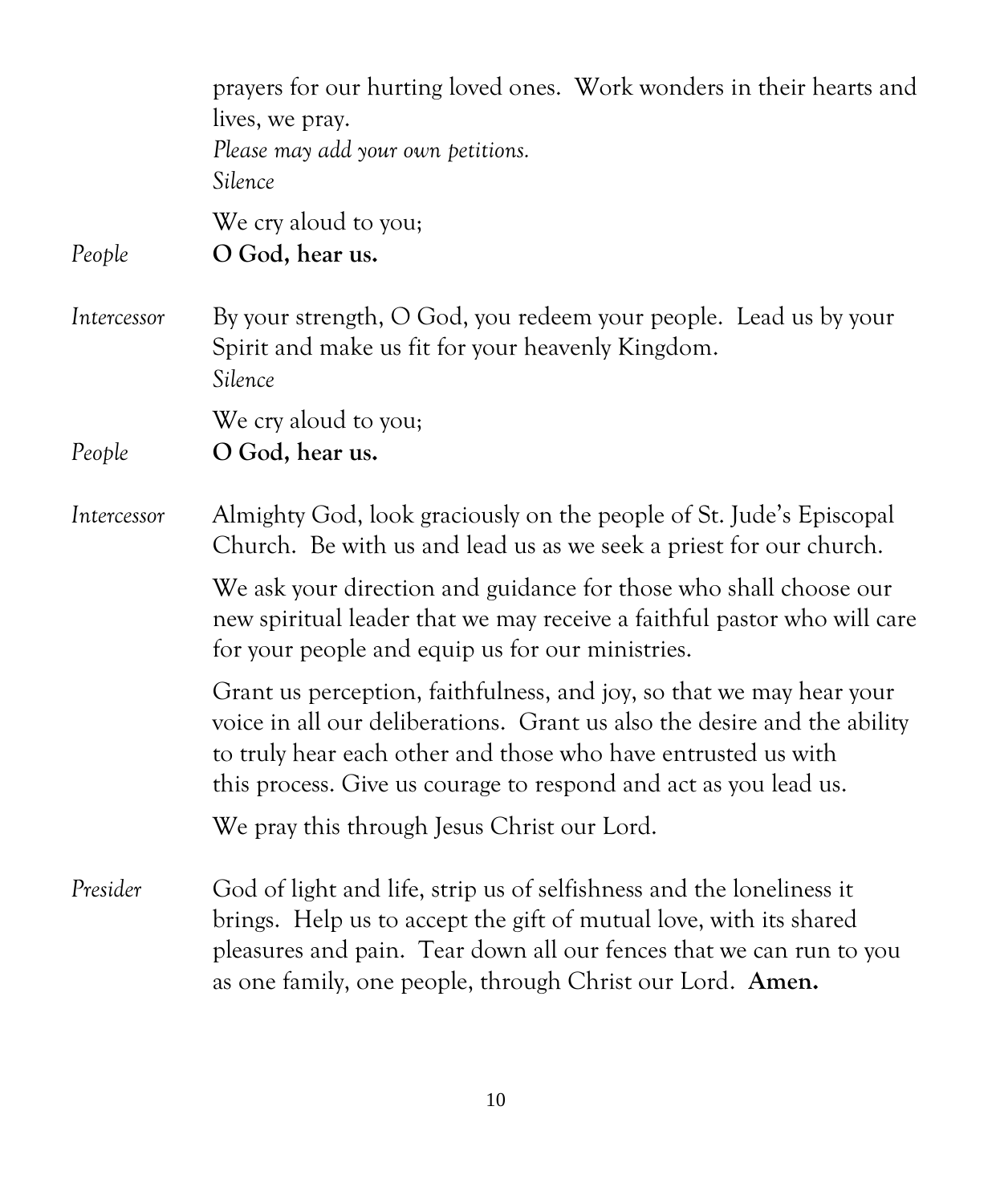## **The Confession \_\_\_\_\_\_\_\_\_\_\_\_\_\_\_\_\_\_\_\_\_\_\_\_\_\_\_\_\_\_\_\_\_\_\_\_\_\_\_\_\_\_\_\_\_\_\_\_**

| Presider                      | Let us confess our sins against God and our neighbor.                                                                                                                                                 |
|-------------------------------|-------------------------------------------------------------------------------------------------------------------------------------------------------------------------------------------------------|
| All                           | Most merciful God,                                                                                                                                                                                    |
|                               | we confess that we have sinned against you                                                                                                                                                            |
|                               | in thought, word, and deed,                                                                                                                                                                           |
|                               | by what we have done,                                                                                                                                                                                 |
|                               | and by what we have left undone.                                                                                                                                                                      |
|                               | We have not loved you with our whole heart;                                                                                                                                                           |
|                               | we have not loved our neighbors as ourselves.                                                                                                                                                         |
|                               | We are truly sorry and we humbly repent.                                                                                                                                                              |
|                               | For the sake of your Son Jesus Christ,                                                                                                                                                                |
|                               | have mercy on us and forgive us;                                                                                                                                                                      |
|                               | that we may delight in your will,                                                                                                                                                                     |
|                               | and walk in your ways,                                                                                                                                                                                |
|                               | to the glory of your Name. Amen.                                                                                                                                                                      |
|                               |                                                                                                                                                                                                       |
| The Absolution                |                                                                                                                                                                                                       |
| Presider                      | Almighty God have mercy on you, forgive you all your sins<br>through our Lord Jesus Christ, strengthen you in all goodness,<br>and by the power of the Holy Spirit keep you in eternal life.<br>Amen. |
| <b>The Peace</b> Please stand |                                                                                                                                                                                                       |
| Presider                      | The peace of the Lord be always with you.                                                                                                                                                             |
| People                        | And also with you.                                                                                                                                                                                    |
| Presider                      | Walk in love, as Christ loved us and gave himself for us, an<br>offering and sacrifice to God. Ephesians 5:2                                                                                          |

**Offertory Hymn #550** *Please stand & join in singing \_\_\_\_\_Jesus calls us; o'er the tumult*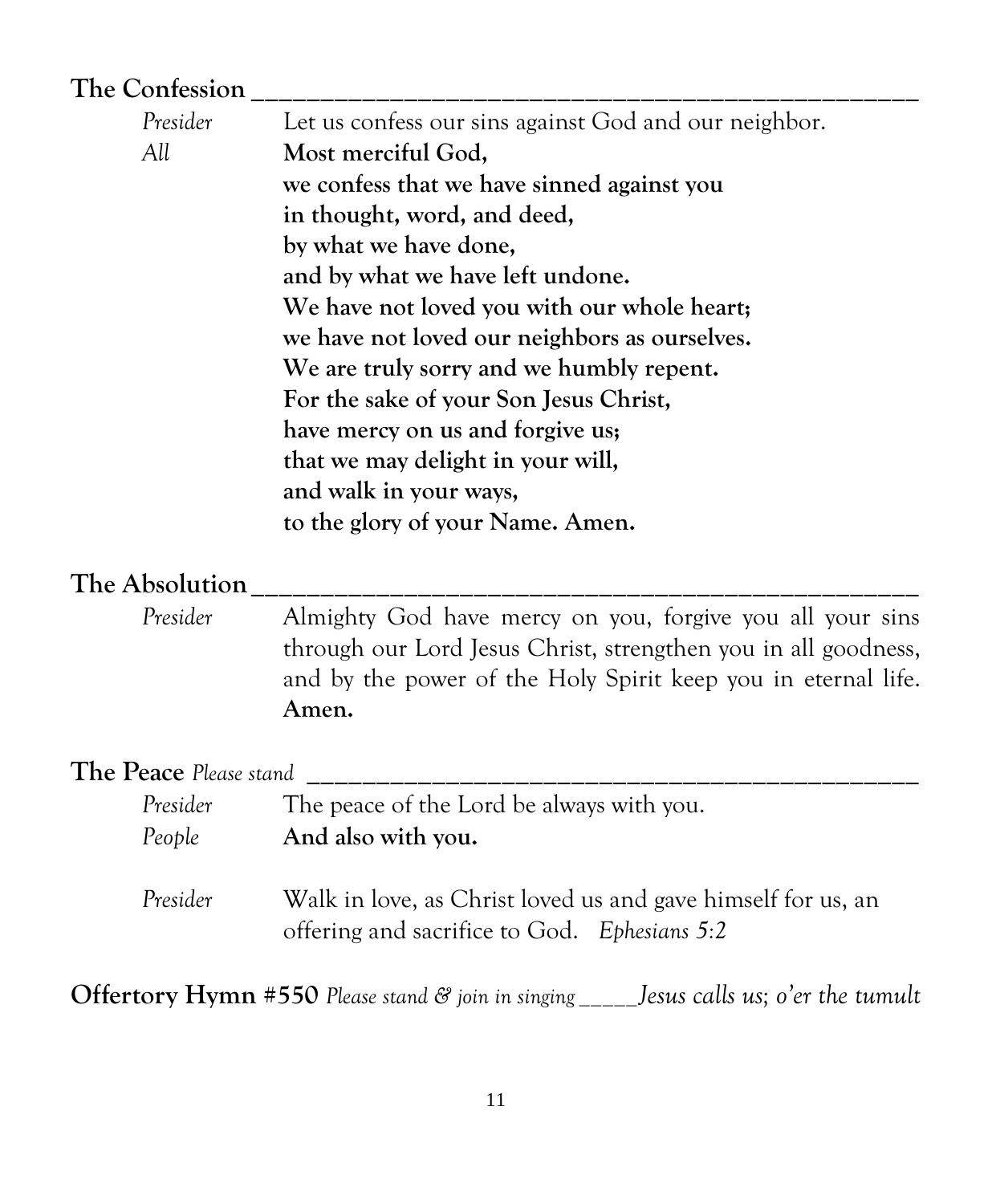

## **The Celebration of the Eucharist**

#### **The Eucharistic Prayer** *Please remain standing* **\_\_\_\_\_\_\_\_\_\_\_\_\_\_\_\_\_\_\_\_\_\_\_\_\_\_\_\_**

| Priest | The Lord be with you.                                                                                                                                                                       |
|--------|---------------------------------------------------------------------------------------------------------------------------------------------------------------------------------------------|
| People | And also with you.                                                                                                                                                                          |
| Priest | Lift up your hearts.                                                                                                                                                                        |
| People | We lift them to the Lord.                                                                                                                                                                   |
| Priest | Let us give thanks to the Lord our God.                                                                                                                                                     |
| People | It is right to give him thanks and praise.                                                                                                                                                  |
| Priest | God of all power, Ruler of the Universe, you are worthy of<br>glory and praise.                                                                                                             |
| People | Glory to you for ever and ever.                                                                                                                                                             |
| Priest | At your command all things came to be: the vast expanse of<br>interstellar space, galaxies, suns, the planets in their courses,<br>and this fragile earth, our island home.                 |
| People | By your will they were created and have their being.                                                                                                                                        |
| Priest | From the primal elements you brought forth the human race,<br>and blessed us with memory, reason, and skill. You made us<br>the rulers of creation. But we turned against you, and betrayed |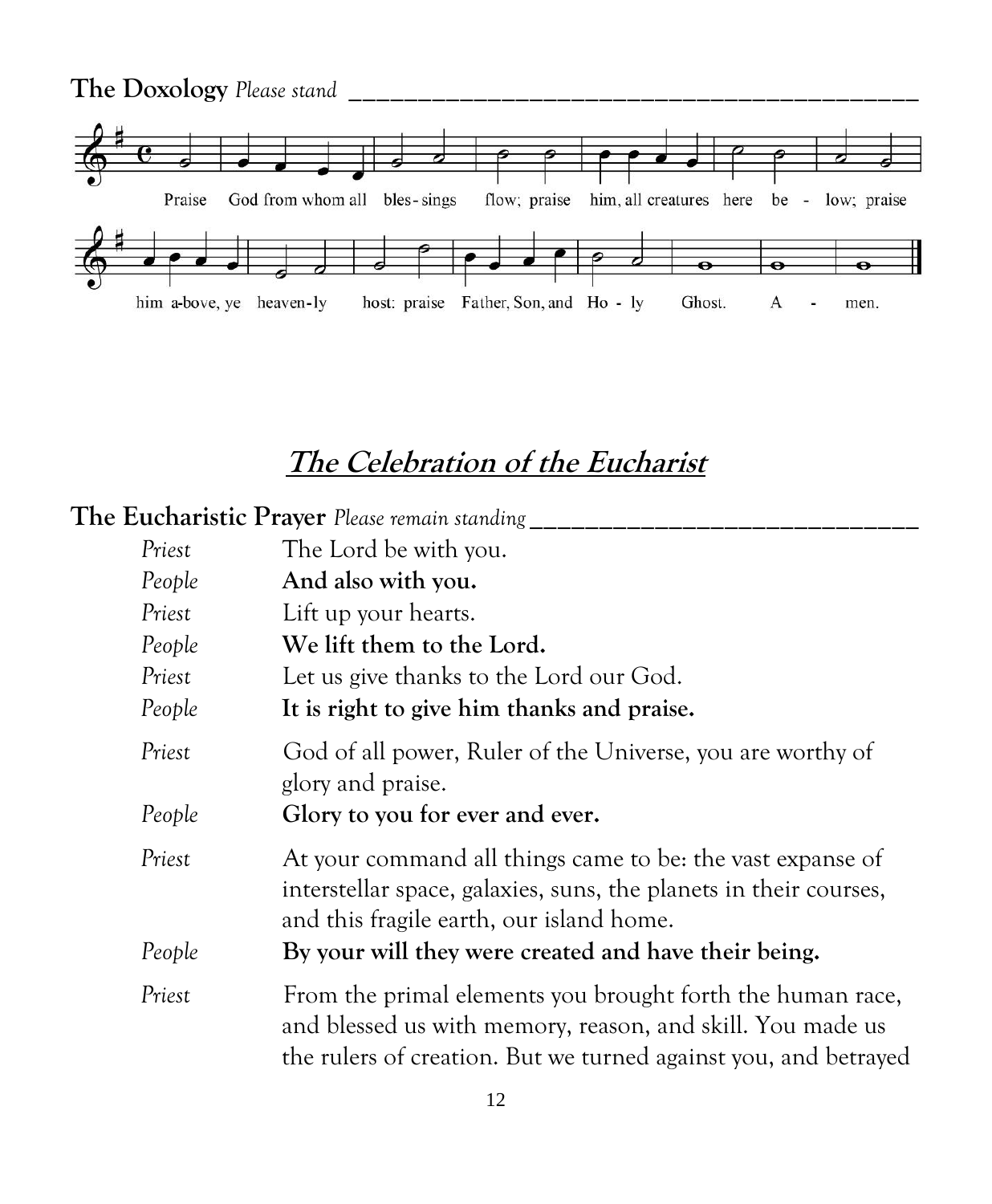| People | your trust; and we turned against one another.<br>Have mercy, Lord, for we are sinners in your sight.                                                                                                                                                 |
|--------|-------------------------------------------------------------------------------------------------------------------------------------------------------------------------------------------------------------------------------------------------------|
| Priest | Again and again, you called us to return. Through prophets<br>and sages you revealed your righteous Law. And in the<br>fullness of time you sent your only Son, born of a woman, to<br>fulfill your Law, to open for us the way of freedom and peace. |
| People | By his blood, he reconciled us.<br>By his wounds, we are healed.                                                                                                                                                                                      |
| Priest | And therefore we praise you, joining with the heavenly<br>chorus, with prophets, apostles, and martyrs, and with all<br>those in every generation who have looked to you in hope, to<br>proclaim with them your glory, in their unending hymn:        |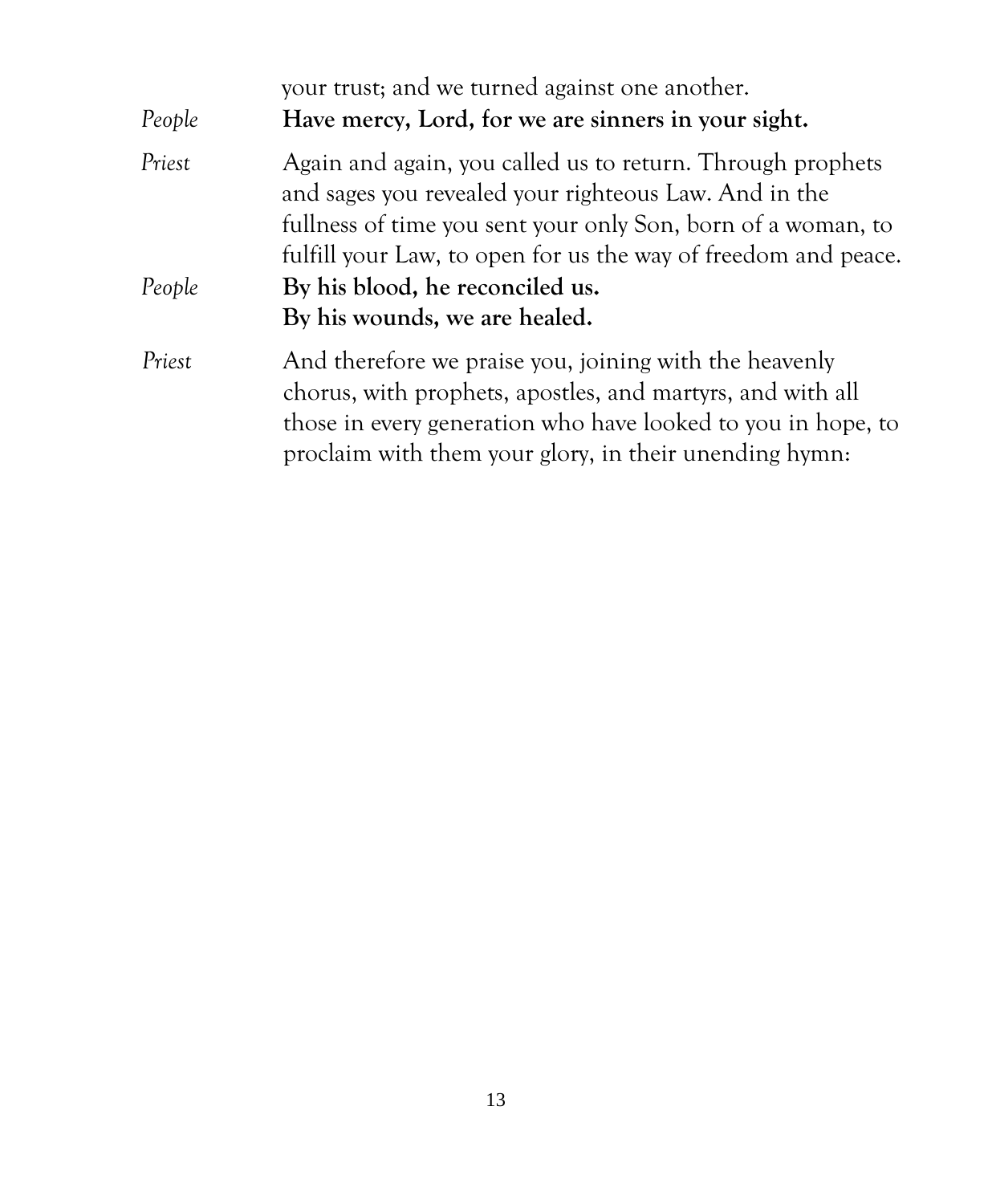

*Priest* And so, Father, we who have been redeemed by him, and made a new people by water and the Spirit, now bring before you these gifts. Sanctify them by your Holy Spirit to be the Body and Blood of Jesus Christ our Lord.

> *At the following words concerning the bread, the Celebrant is to hold it, or lay a hand upon it, and at the words concerning the cup, to hold or place a hand upon the cup and any other vessel containing wine to be consecrated.*

On the night he was betrayed he took bread, said the blessing, broke the bread, and gave it to his friends, and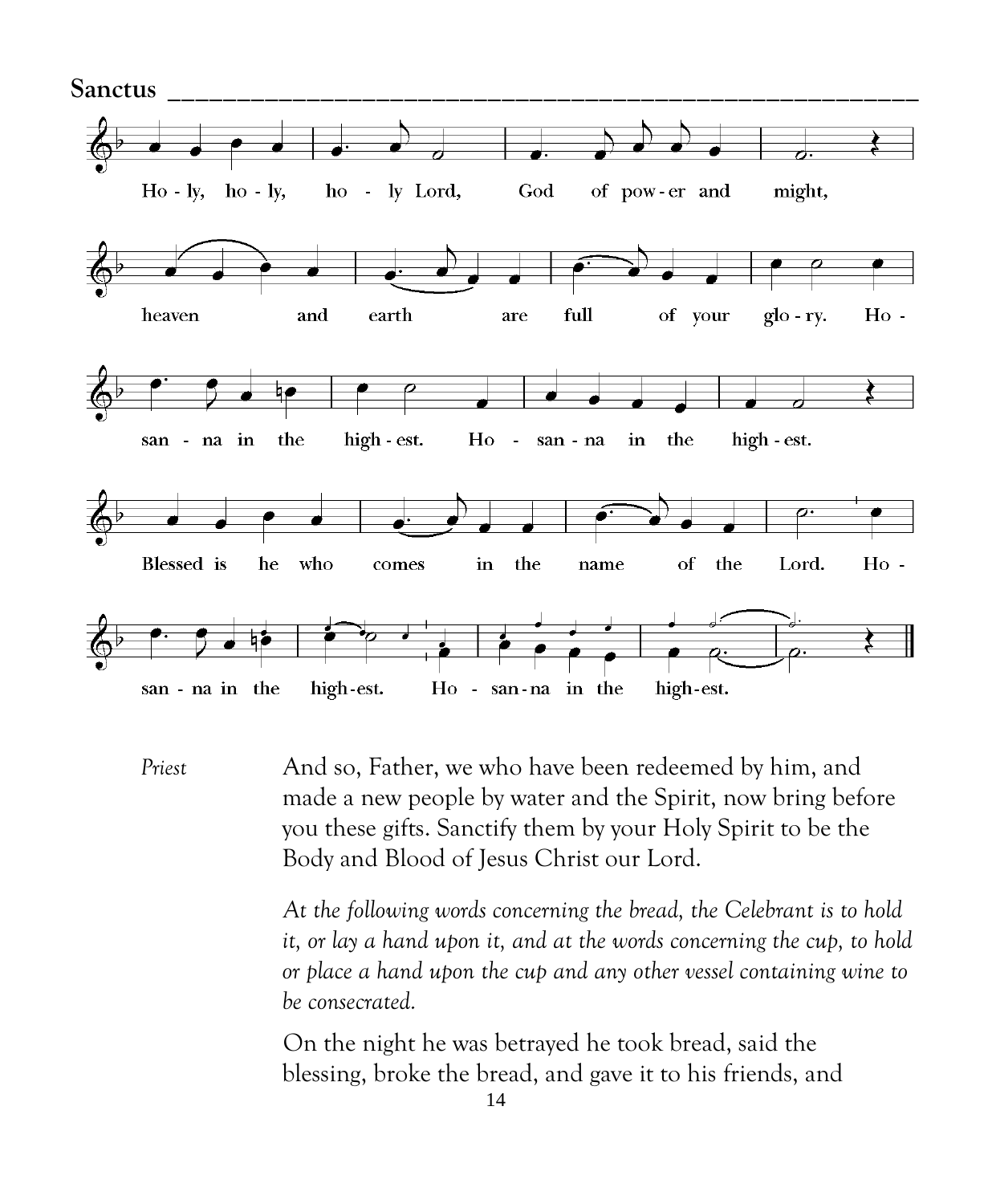said, "Take, eat: This is my Body, which is given for you. Do this for the remembrance of me."

After supper, he took the cup of wine, gave thanks, and said, "Drink this, all of you: This is my Blood of the new Covenant, which is shed for you and for many for the forgiveness of sins. Whenever you drink it, do this for the remembrance of me."

### **The Memorial Acclamation \_\_\_\_\_\_\_\_\_\_\_\_\_\_\_\_\_\_\_\_\_\_\_\_\_\_\_\_\_\_\_\_\_\_\_\_\_\_**

|        | Remembering now his work of redemption, and offering to |
|--------|---------------------------------------------------------|
|        | you this sacrifice of thanksgiving,                     |
| People | We celebrate his death and resurrection,                |
|        | as we await the day of his coming.                      |

*Priest* Lord God of our Fathers: God of Abraham, Isaac, and Jacob; God and Father of our Lord Jesus Christ: Open our eyes to see your hand at work in the world about us. Deliver us from the presumption of coming to this Table for solace only, and not for strength; for pardon only, and not for renewal. Let the grace of this Holy Communion make us one body, one spirit in Christ, that we may worthily serve the world in his name.

*People* **Risen Lord, be known to us in the breaking of the Bread.**

- *Priest* Accept these prayers and praises, Father, through Jesus Christ our great High Priest, to whom, with you and the Holy Spirit, your Church gives honor, glory, and worship, from generation to generation.
- *All* **Amen.**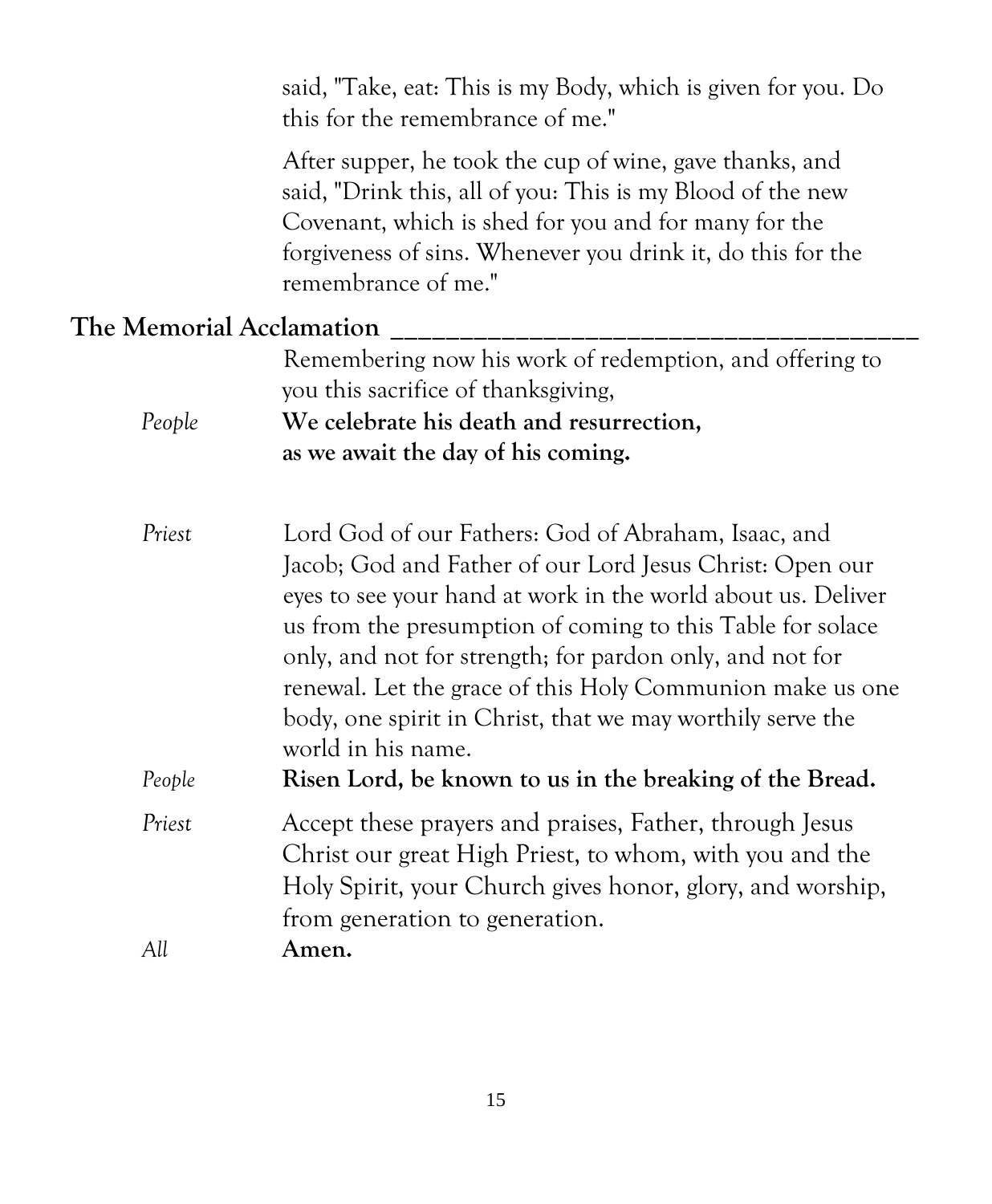#### **The Lord's Prayer \_\_\_\_\_\_\_\_\_\_\_\_\_\_\_\_\_\_\_\_\_\_\_\_\_\_\_\_\_\_\_\_\_\_\_\_\_\_\_\_\_\_\_\_\_\_**

*Presider* And now, as our Savior Christ has taught us, we are bold to say, *All* **Our Father in heaven, hallowed be your Name, your kingdom come, your will be done, on earth as in heaven. Give us today our daily bread. Forgive us our sins as we forgive those who sin against us. Save us from the time of trial, and deliver us from evil. For the kingdom, the power, and the glory are yours, now and for ever. Amen.**



Setting; From New Plainsong; David Hurd (b. 1950)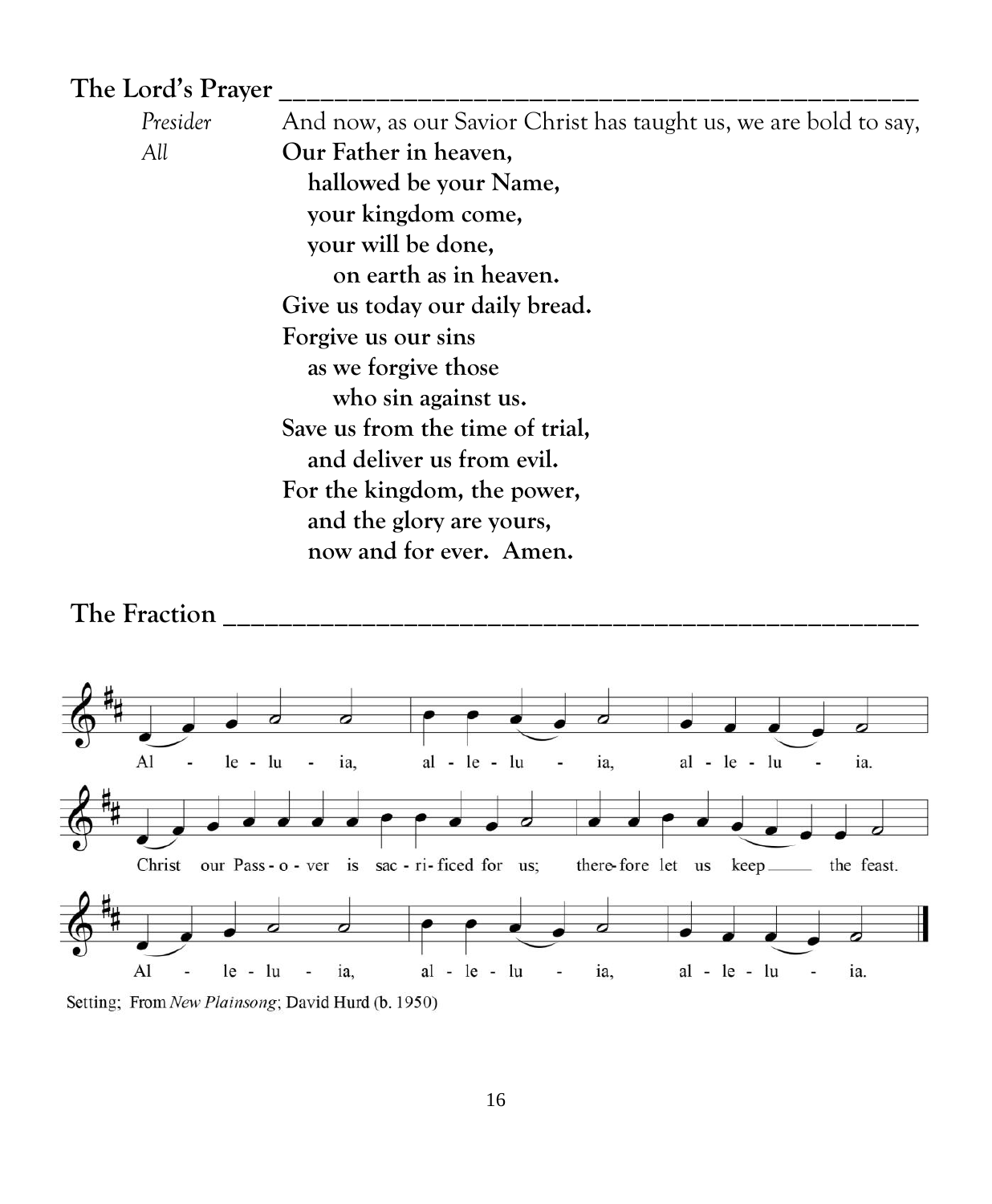*Presider* The Gifts of God for the People of God. Holy Gifts for Holy People.

**Communion** Please be seated

*We are now distributing Communion in both kinds: bread and wine.* 

*If you wish to drink wine, please drink from the cup only. Do not intinct (dip your bread) in the wine.*

*No one is obliged to receive. If you would prefer not to receive communion, please place your arms across your shoulders indicating you would like to receive a blessing. The priest will not touch you, but will extend hands towards you and offer the blessing.*

*If you wish to receive bread only, please take the bread and walk back to your seat or, if you wish to remain at the rail, place your arms across your shoulders when the Lay Eucharistic Minister comes by with the cup to indicate your preference.*

## **Communion Music\_\_\_\_\_\_\_\_\_\_\_\_\_\_\_\_\_\_\_\_\_\_\_\_\_\_\_\_\_\_\_\_\_\_\_\_\_\_\_\_\_\_\_\_\_**

| <b>Prayer after Communion</b> Please stand        |
|---------------------------------------------------|
| Let us pray.                                      |
| Eternal God, heavenly Father,                     |
| you have graciously accepted us as living members |
| of your Son our Savior Jesus Christ,              |
| and you have fed us with spiritual food           |
| in the Sacrament of his Body and Blood.           |
| Send us now into the world in peace,              |
| and grant us strength and courage                 |
| to love and serve you                             |
| with gladness and singleness of heart;            |
| through Christ our Lord. Amen.                    |
|                                                   |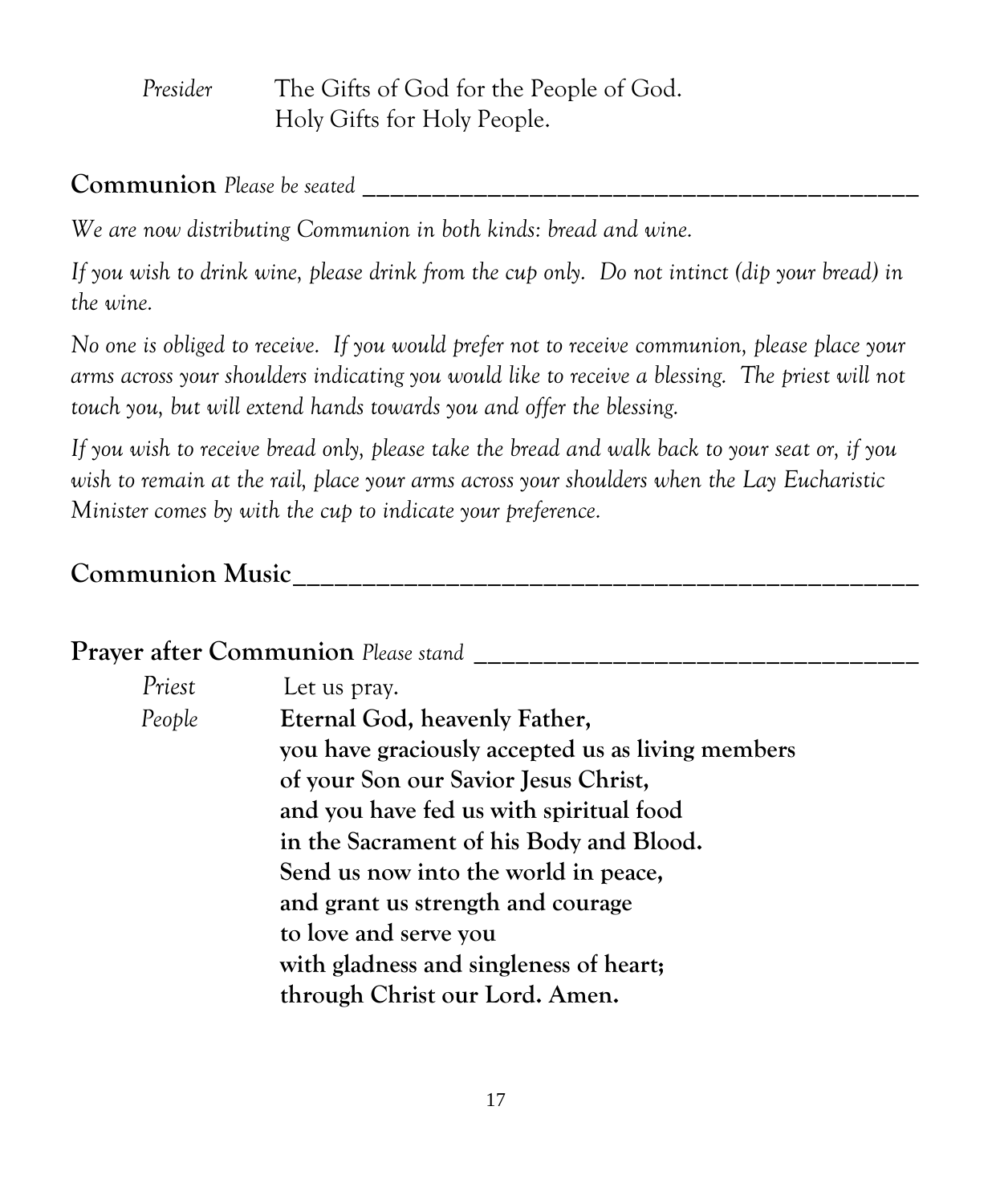#### **Blessing \_\_\_\_\_\_\_\_\_\_\_\_\_\_\_\_\_\_\_\_\_\_\_\_\_\_\_\_\_\_\_\_\_\_\_\_\_\_\_\_\_\_\_\_\_\_\_\_\_\_\_\_\_\_**

*The Presider blesses the People and the People respond:* **Amen.**

## **The Sending Out**

| <b>Sending Out Hymn #559 Please stand</b><br>Lead us, heavenly Father, lead us                                         |
|------------------------------------------------------------------------------------------------------------------------|
| Sending Out ______________________________<br>The Presider dismisses the congregation, after which the people respond: |
| Thanks be to God!                                                                                                      |
| Postlude<br>Carillon, Young                                                                                            |

#### **Prayer List \_\_\_\_\_\_\_\_\_\_\_\_\_\_\_\_\_\_\_\_\_\_\_\_\_\_\_\_\_\_\_\_\_\_\_\_\_\_\_\_\_\_\_\_\_\_\_\_\_\_\_\_**

For Michael, our Presiding Bishop; Prince, our Bishop Provisional; Judy, our Deacon; for the Wardens, Search Committee and Vestry.

For Bill; Laura; Rita; Kathy & Tom; Todd; Diane; Sue; Barbara & Joe; Cindy; Cathy; Devin; Sue; Danielle; Linda; Gabe; Rose; Joan; Jim; Sharon; June; Carl; Sydne; Laura; Liz; Mike; Sherry; Leonard; Patti and Brad.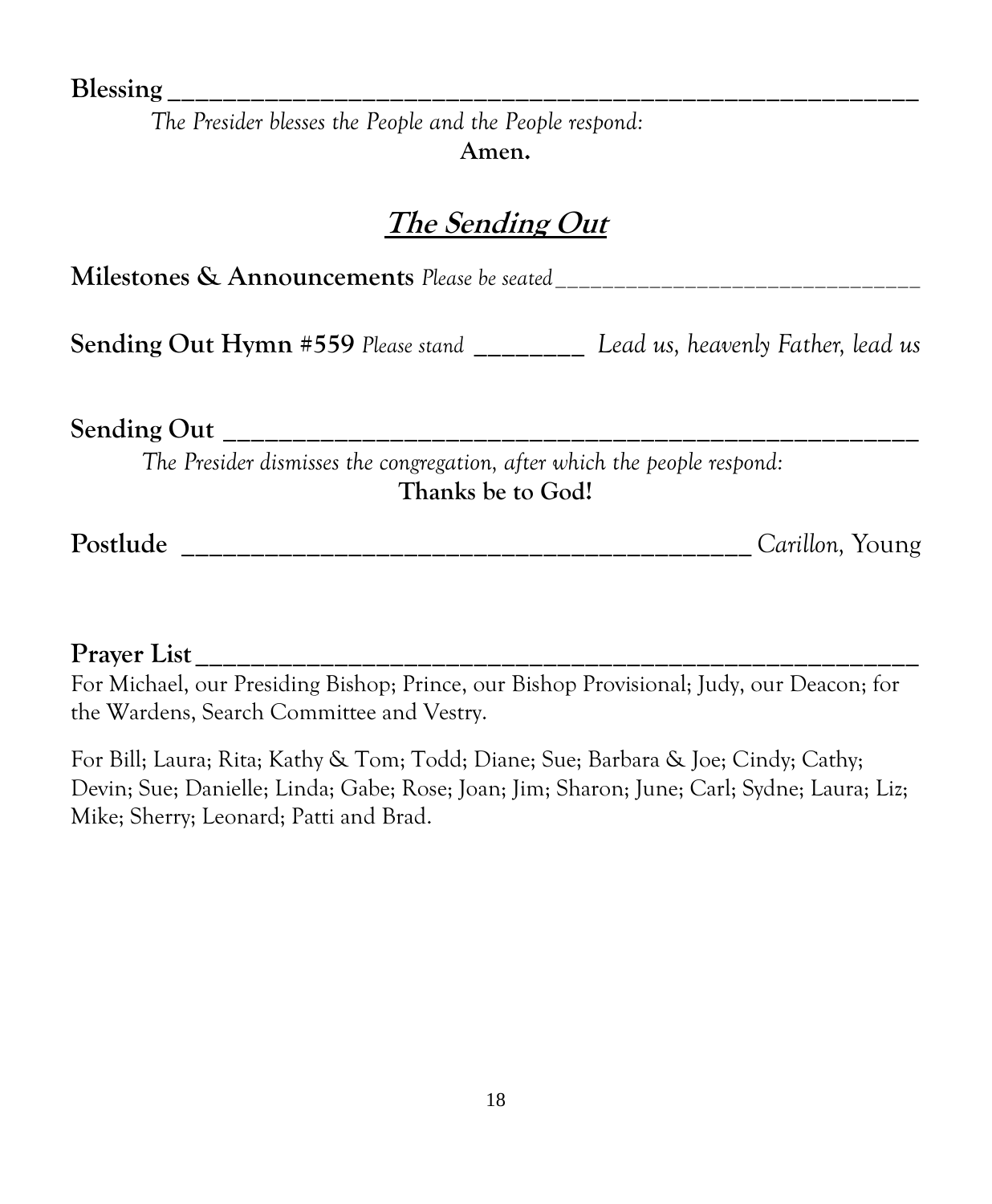#### **SERVING TODAY**

*LEM(s):* Dee Grossmann *Reader/Prayers:* Katie Young *Ushers:* Dave & Deb James *Livestreamer:* Paul Dolza *Altar Guild:* Terri Hutchins & Francine Johnston *Vestry P. of Day:* Rex Harris *Coffee Hour:* Julie & Jeffrey *6/27 Monday Counter:* Diane Putnam

*6/29 Wed. MP Leader:* Live Stream @ 9 am from Christ Church, Owosso's Facebook *6/30 Thus. Office Volunteer*: Lynne Ronthi

### **Serving Next Week, July 3**

*LEM(s):* Ron Trimmer *Reader/Prayers:* Jim Rameli *Ushers:* Dave & Denise Rayner *Livestreamer:* Dave Rayner *Altar Guild:* Sarah Dolza Gay Adams *Vestry P. of Day:* Rex Harris *Coffee Hour:* Susalla

*7/4 Monday Counter:* Nancy Day *7/5 Wed. MP Leader:* Judy Marinco *7/6 Thus. Office Volunteer*: Lynne Ronthi

#### **Prayer Shawl Ministry**

Our Prayer Shawl Ministry has begun meeting in-person again! **Tuesday, 1 p.m. July 19th** at Deb James's home **Tuesday, 1 p.m. August 16th** at Lisa Cronk's home You do not need to be a skilled knitter or crocheter - in fact, all are welcome with lessons on how to knit or crochet if needed. Contact Debbie James (810-210-6305) if you are interested in attending and you will be provided with additional information.